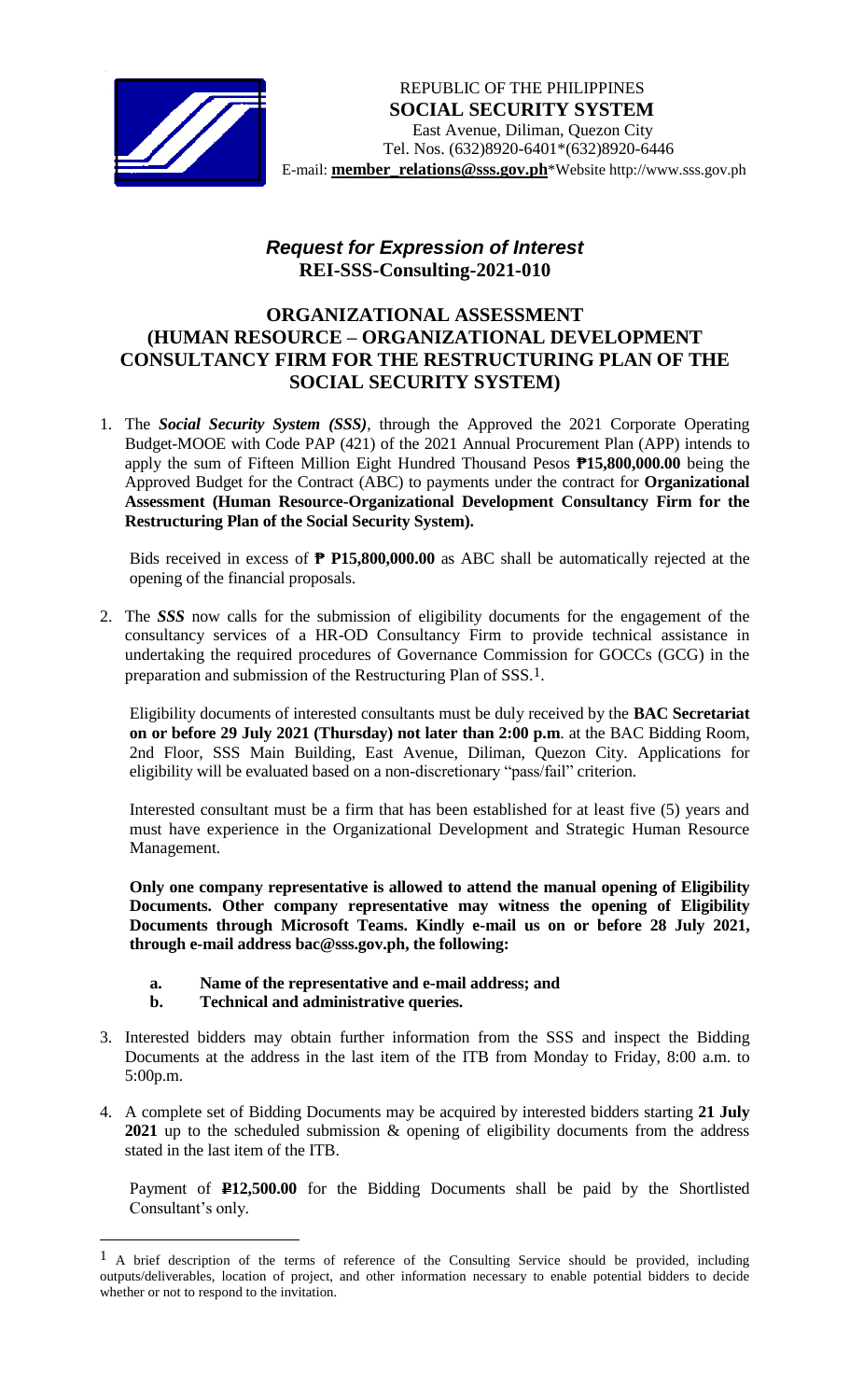The mode of payment will be on a cash basis payable at the SSS Cash Department, Ground Floor, SSS Main Bldg., upon accomplishment of SSS Form R-6. The Bidding Documents shall be received personally by the prospective Bidder or his authorized representative.

**It may also be downloaded free of charge from the website of the Philippine Government** Electronic Procurement System (PhilGEPS) and the website of the SSS*,* provided that Bidders shall pay the applicable fee for the Bidding Documents not later than the submission of their bids.

5. The BAC shall draw up the short list of consultants from those who have submitted Expression of Interest, including the eligibility documents and have been determined as eligible in accordance with the provisions of Republic Act 9184 (RA 9184), otherwise known as the "Government Procurement Reform Act", and its Revised Implementing Rules and Regulations (RIRR).

The short list shall consist of three  $(3)^2$  prospective bidders who will be entitled to submit bids. The criteria and rating system for shortlisting are:

| <b>CRITERIA</b> |                                                                                                                        | WEIGHT     |
|-----------------|------------------------------------------------------------------------------------------------------------------------|------------|
|                 | Applicable Work Experience and Capability of<br>Human Resource - Organizational Development<br><b>Consultancy Firm</b> | 40%        |
| $\mathcal{D}$   | <b>Qualification of Personnel</b>                                                                                      | 20%        |
| 3               | <b>Current Workload Relative to Capacity</b>                                                                           | 40%        |
|                 | <b>Total</b>                                                                                                           | 100%       |
|                 | <b>Minimum Passing Rate for Shortlisting</b>                                                                           | <b>70%</b> |

- 6. Bidding will be conducted through open competitive bidding procedures using nondiscretionary "pass/fail" criterion as specified in the IRR of RA 9184.
	- (i) Bidding is restricted to Filipino citizens/sole proprietorships, cooperatives, and partnerships or organizations with at least sixty percent (60%) interest or outstanding capital stock belonging to citizens of the Philippines.
- 7. The SSS shall evaluate bids using the Quality-Cost Based Evaluation (QCBE). The weights to be allocated for the Technical and Financial Proposals are indicated in Clause 25.1, Section III, Bid Data Sheet, Part II of the Bidding Documents. The criteria and rating system for the evaluation of bids as indicated in the Instructions to Bidders are provided in Clause 25.1 and 26.2, Section III, Bid Data Sheet, Part II of the Bidding Documents.
- 8. The contract shall be completed **within a maximum of twelve (12) months starting from the receipt of Notice to Proceed (NTP) and Signed Contract** excluding at least 4-time participation as Resource Persons of SSS during meetings with GCG.
- 9. References to the dates and times shall be based on Philippine Standard time. Should any of the above dates fall on a holiday, the deadline shall be extended to the same time on the immediately succeeding business day in Quezon City.
- 10. The *SSS* reserves the right to reject any and all bids, declare a failure of bidding, or not award the contract at any time prior to contract award in accordance with Sections 35.6 and 41 of the 2016 revised IRR of RA No. 9184, without thereby incurring any liability to the affected bidder or bidders.

 $\overline{a}$ 

 $2$  For World Bank financed contract, the short list should be six (6) Consultants.